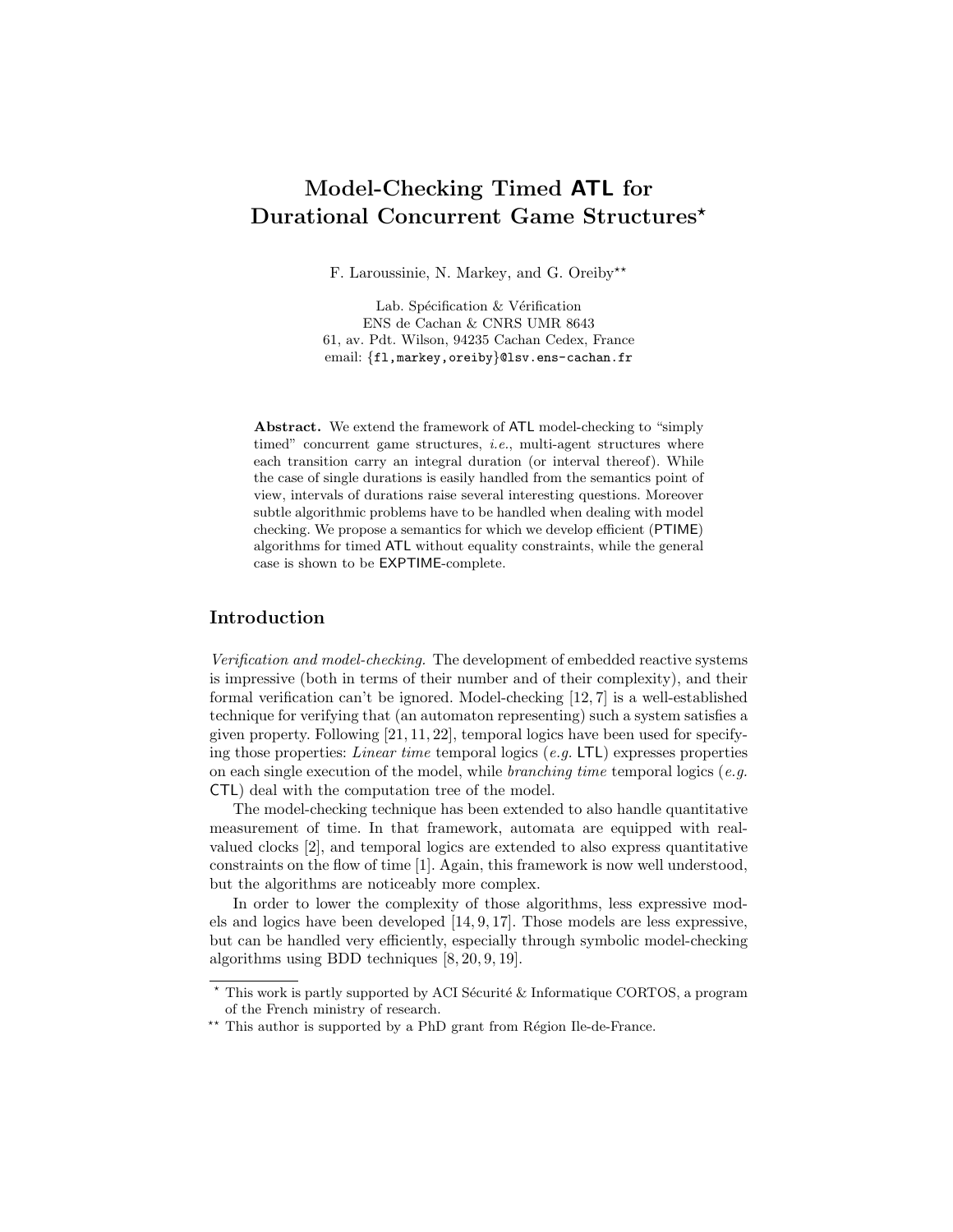Verification and control. In the late 80's, a new framework has been developed in the field of verification: control (and controller synthesis) [23]. The goal is now to build a controller that should prevent the (model of the) system from having unwanted behaviors.

This problem is closely related to (multi-player) games: solving such a game amounts to compute a strategy (if it exists) for a player so that he surely reaches a state where he is declared the winner. In that case, the underlying model is not a simple automaton, but rather a "concurrent game structure" (CGSs) [5], in which several agents concurrently decide on the behavior of the system. In order to reason with strategies, a new flavor of temporal logics has been defined: alternating time temporal logics (ATL) [4, 5]. This logic allows to express, for instance, that a coalition of agents has a strategy in order to always reach a winning location, or to always avoid reaching a bad locations. When the concurrent game structure is defined explicitly, ATL enjoys polynomial-time model-checking algorithms.

Our contribution. The goal of this paper is to extend the framework of ATL to (simply) timed systems. To that aim, we introduce durational CGSs (DCGSs), in which each transition is labeled with an interval of possible (integer) durations. Those durations are assumed to be atomic, i.e., there are no intermediate state, and the complete duration elapses in one step.

We propose a semantics for DCGSs where we assume that each transition is associated with an extra agent, who is in charge of selecting the duration of that transition within the interval it is labeled with. We believe that this semantics is really interesting, as it allows to finely select which durations can be controlled by a coalition. Moreover, we show that it still enjoys polynomial-time quantitative model-checking algorithms in the case when no equality constraint is involved.

Related work. Our discrete-time extension of CGSs to DCGSs is inspired by that of [17], where efficient quantitative model-checking algorithms are proposed. Several other extensions of games with time have been proposed in the recent literature, e.g.  $[18, 3, 6, 10]$ . The semantics assumed there uses dense-time where players choose either to wait for a delay or to fire an action-transition. In [13], another dense-time semantics is proposed, working (roughly) as follows: each player chooses a (strictly positive) delay and a transition, and the game follows the player with the shortest delay. With this semantics, each player can take the others by surprise.

Those papers only deal with qualitative control objectives. In [24], Schobbens proposes a quantitative extension of ATL over timed CGSs (with a semantics of time similar to that of [13]). The resulting logic, ARTL<sup>∗</sup> , a mixture of ATL and MITL, is shown decidable.

# 1 Definitions

## 1.1 Tight Durational CGS (TDCGS)

We extend the model of CGSs, see [5, 16].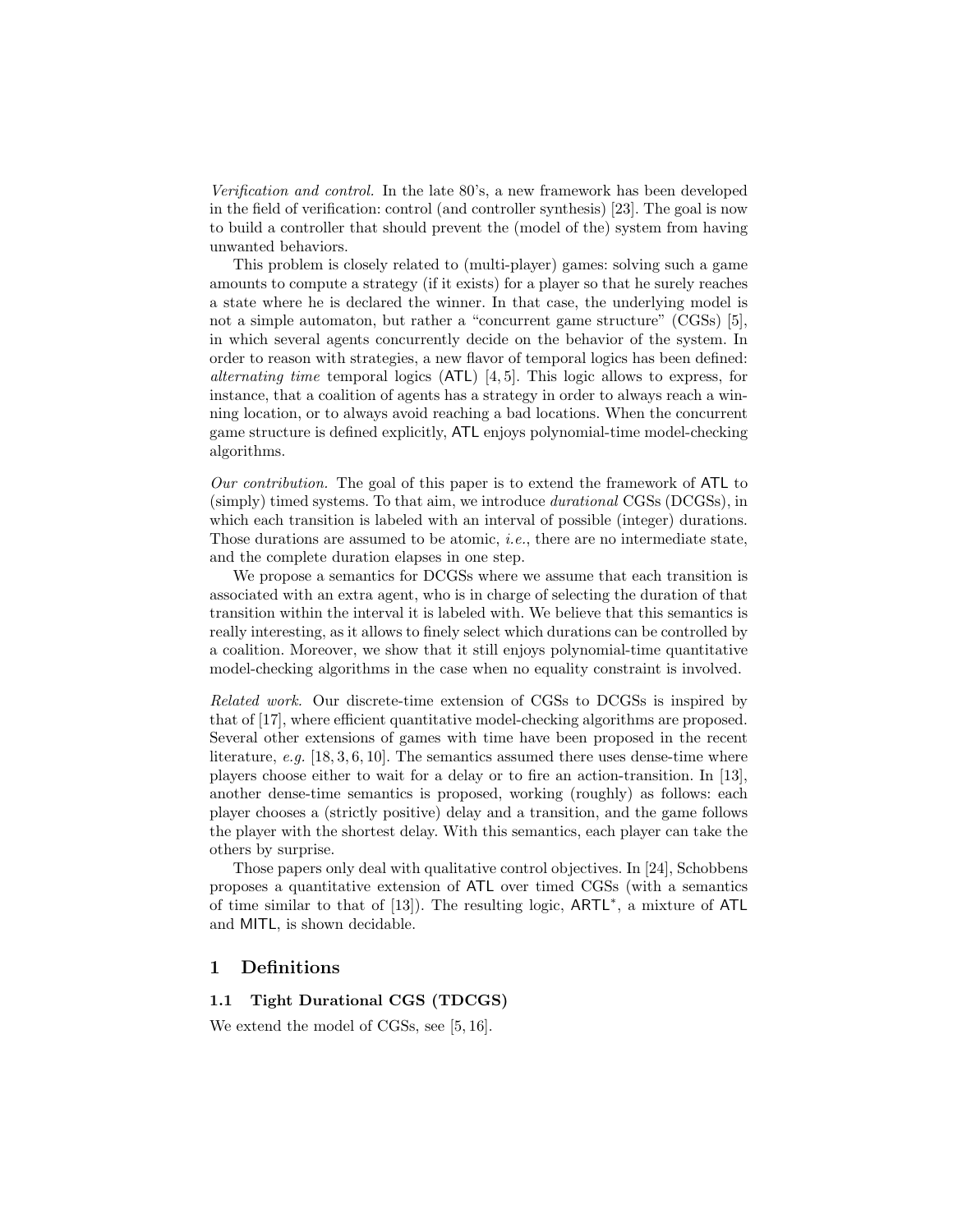**Definition 1.** A TDCGS is a 6-tuple  $A = \langle \text{Loc}, \text{Agt}, \text{AP}, \text{Lab}, \text{Mv}, \text{Edg} \rangle$  where:

- Loc *is the (finite) set of locations*;
- Agt =  $\{a_1, \ldots, a_k\}$  is a *(finite) set of* agents *(or players)*;
- AP the set of atomic propositions;
- Lab: Loc  $\rightarrow 2^{AP}$  the labelling function;
- Mv: Loc  $\times$  Agt  $\rightarrow$   $\mathcal{P}(\mathbb{N}) \setminus {\emptyset}$  gives the set of possible moves at a given location for a given agent;
- Edg: Loc  $\times \mathbb{N}^k \to$  Loc  $\times \mathbb{N}^{>0}$  is the transition table, that is a partial function assigning a successor location and a duration for a move of all agents.

The difference with classical CGSs is that each transition of a TDCGS carries a positive<sup>1</sup> integer, representing the duration (or cost) of that transition. Given a transition  $\mathsf{Edg}(q, c_1, \ldots, c_k) = (q', t)$ , we use  $\mathsf{Edg}_{\ell}(q, c_1, \ldots, c_k)$  (resp.  $\mathsf{Edg}_{\tau}(q, c_1, \ldots, c_k))$  to denote the location  $q'$  (resp. the duration t).

The semantics of a TDCGS is similar to that of classical CGSs: a move of agent a in location q is an integer c such that  $c \in Mv(q, a)$ . Once each agent  $a_i$  has selected a move  $c_i \in Mv(q, a_i)$ , the transition table Edg indicates the transition to be fired, namely  $\textsf{Edg}(q, c_1, \ldots, c_k)$ .

**Definition 2.** An execution of a TDCGS  $A = \langle$  Loc, Agt, AP, Lab, Mv, Edg $\rangle$  from a location  $q_0 \in \textsf{Loc}$  is an infinite sequence  $\rho = (q_0, d_0) \dots (q_i, d_i) \dots$  such that:

- $d_0 = 0$ :
- for each *i*, there exists a set of moves  $c_1^i, \ldots, c_k^i$  such that

 $(q_{i+1}, d_{i+1} - d_i) = \mathsf{Edg}(q_i, c_1^i, \ldots, c_k^i).$ 

For an execution  $\rho = (q_0, d_0) \dots (q_i, d_i) \dots$ , the integer  $d_i$  is the *date* when arriving in  $q_i$ .

The interesting point with ATL, compared to standard temporal logics, is that it allows quantifications on strategies of (coalitions of) agents. A coalition is a subset of the set of agents. Now we introduce the notions of strategy and outcome:

**Definition 3.** Let  $A = \langle \text{Loc}, \text{Agt}, \text{AP}, \text{Lab}, \text{Mv}, \text{Edg} \rangle$  be a TDCGS.

- Let  $a \in$  Agt. A strategy  $\sigma_a$  for a is a mapping that associates, with any finite prefix  $(q_0, d_0) \ldots (q_i, d_i)$  of any execution, a possible move for agent a in  $q_i$ , *i.e.*  $\sigma_a((q_0, d_0) \dots (q_i, d_i)) \in M \vee (q_i, a)$ .
- Let  $A \subseteq$  Agt be a coalition. A move for A from a location q is a family  $(c_a)_{a \in A}$  : one move for each agent in A. We write  $Mv(q, A)$  to represent the set of all possible moves for A from q. Moreover a strategy  $\sigma_A$  for A is a family  $(\sigma_a)_{a \in A}$ .

We write  $\overline{A}$  for Agt  $\setminus A$ . Given a move  $c \in Mv(q, A)$  and  $\overline{c} \in Mv(q, \overline{A})$ , we write  $\textsf{Edg}(q, c \cdot \overline{c})$  for the transition corresponding to these choices.

 $^{\rm 1}$  We require in this paper that the durations be non-zero. The case of zero-durations makes some of our algorithms slightly more difficult, and will be handled in a long version of this paper.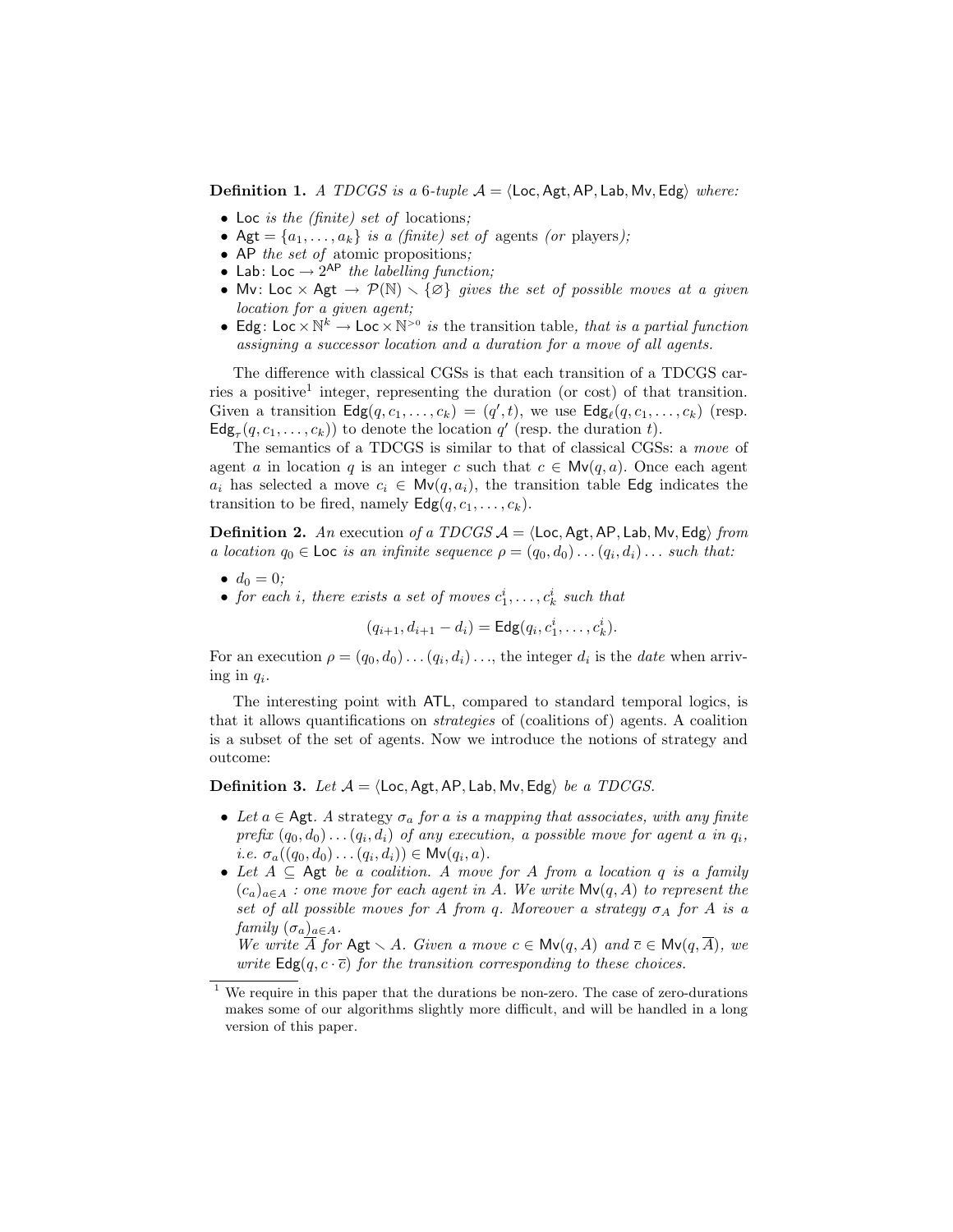• Let  $A \subseteq$  Agt be a coalition and  $\sigma_A$  be a strategy for A. An execution  $\rho =$  $(q_0, d_0) \dots (q_i, d_i) \dots$  is an outcome of  $\sigma_A$  from  $q_0$  if, for any i, writing  $c^i =$  $\sigma_A((q_0, d_0) \dots (q_i, d_i)),$  there exists  $\overline{c}^i \in M \vee (q_i, \overline{A})$  s.t.

$$
(q_{i+1}, d_{i+1} - d_i) = \mathsf{Edg}(q_i, c \cdot \overline{c}).
$$

We denote by  $Out^{\mathcal{A}}(q, \sigma_A)$  the set of all outcomes of  $\sigma_A$  from q (we omit the superscript A when it is clear from the context).

Size of a TDCGS. The size  $|\mathcal{A}|$  of  $\mathcal A$  is the sum of the sizes of Loc and Edg. The size of Edg is defined as follows:  $|\mathsf{Edg}| = \sum_{q \in \mathsf{Loc}} \sum_{c \in \mathsf{Mv}(q, \mathsf{Agt})} (1 + \lfloor \log(\mathsf{Edg}_{\tau}(q, c)) \rfloor).$ 

#### 1.2 Timed ATL (TATL)

Definition 4. The syntax of TATL is defined by the following grammar:

$$
\begin{aligned}\n\text{TATL} \ni \varphi_s, \psi_s &::= \top \mid P \mid \neg \varphi_s \mid \varphi_s \lor \psi_s \mid \langle \! \langle A \rangle \! \rangle \varphi_p \\
\varphi_p &::= \mathbf{X} \varphi_s \mid \varphi_s \mathbf{U}_{\sim \zeta} \psi_s \mid \varphi_s \mathbf{R}_{\sim \zeta} \psi_s\n\end{aligned}
$$

with  $P \in \mathsf{AP}, A \subseteq \mathsf{Agt}, \sim \in \{ \langle \langle \langle \langle \langle \langle \rangle \rangle \rangle \rangle, \langle \langle \rangle \rangle \} \mathsf{A} \subset \mathbb{N}.$ 

We also define the usual shorthands, such as  $\perp \stackrel{\text{def}}{=} \neg \top$ ,  $\langle\!\langle A \rangle\!\rangle \mathbf{F}_{\sim \zeta} \varphi_s \stackrel{\text{def}}{=}$  $\langle\!\langle A \rangle\!\rangle \top {\bf U}_{\sim \zeta} \, \varphi_s, \, \text{and } \, \langle\!\langle A \rangle\!\rangle \, {\bf G}_{\sim \zeta} \, \varphi_s \stackrel{\text{\tiny def}}{=} \langle\!\langle A \rangle\!\rangle \bot {\bf R}_{\sim \zeta} \, \varphi_s.$ 

TATL formulae are interpreted over states of TDCGSs. Intuitively, the stateformula  $\langle A \rangle \varphi_p$  holds in q iff there exists a strategy for coalition A in order to enforce the path-formula  $\varphi_p$  along all the outcomes. Formally:

**Definition 5.** The following clauses define when a location q (resp. an execution  $\rho = (q_0, d_0)(q_1, d_1) \ldots$ ) of a TDCGS A satisfies a TATL formula  $\varphi_s$  (resp. a path-formula  $\varphi_p$ ), written  $q \models_A \varphi_s$  (resp.  $\rho \models_A \varphi_p$ ), by induction over the formula (semantics of boolean operators and atomic propositions are omitted):

$$
q \models_A \langle A \rangle \varphi_p \Leftrightarrow \exists \sigma_A. \forall \rho \in Out(q, \sigma_A). \rho \models_A \varphi_p
$$
  
\n
$$
\rho \models_A \mathbf{X} \varphi_s \Leftrightarrow q_1 \models_A \varphi_s
$$
  
\n
$$
\rho \models_A \varphi_s \mathbf{U}_{\sim \zeta} \psi_s \Leftrightarrow \exists i \in \mathbb{N}. q_i \models_A \psi_s, d_i \sim \zeta
$$
  
\nand  $q_j \models_A \varphi_s \text{ for any } 0 \leq j < i$   
\n
$$
\rho \models_A \varphi_s \mathbf{R}_{\sim \zeta} \psi_s \Leftrightarrow \rho \models_A \neg (\neg \varphi_s \mathbf{U}_{\sim \zeta} \neg \psi_s)
$$

When A is clear from the context, we just write  $q \models \varphi$ . Note that, contrary to usual definitions of ATL  $[4, 5]$ , we include the "release" modality **R**, as we proved in [16] that modality  $\langle A \rangle \mathbf{R}$  cannot be expressed using only  $\langle A \rangle \mathbf{U}$  and  $\langle A \rangle$ G. Intuitively,  $\varphi_s \mathbf{R}_{\sim} \psi_s$  requires that  $\psi_s$  must hold when the condition "∼  $\zeta$ " is fulfilled, but this global requirement is released as soon as  $\varphi_s$  holds. Formally:

$$
\rho \models_{\mathcal{A}} \varphi_s \mathbf{R}_{\sim \zeta} \psi_s \quad \Leftrightarrow \quad \forall i \in \mathbb{N}. \ (d_i \sim \zeta \Rightarrow q_i \models_{\mathcal{A}} \psi_s)
$$
  
or  $\exists j < i. \ q_j \models_{\mathcal{A}} \varphi_s$ .

We use TATL $\lt_{\le}$  to denote the fragment of TATL where subscripts "=  $\zeta$ " are not allowed in timing constraints for U and R.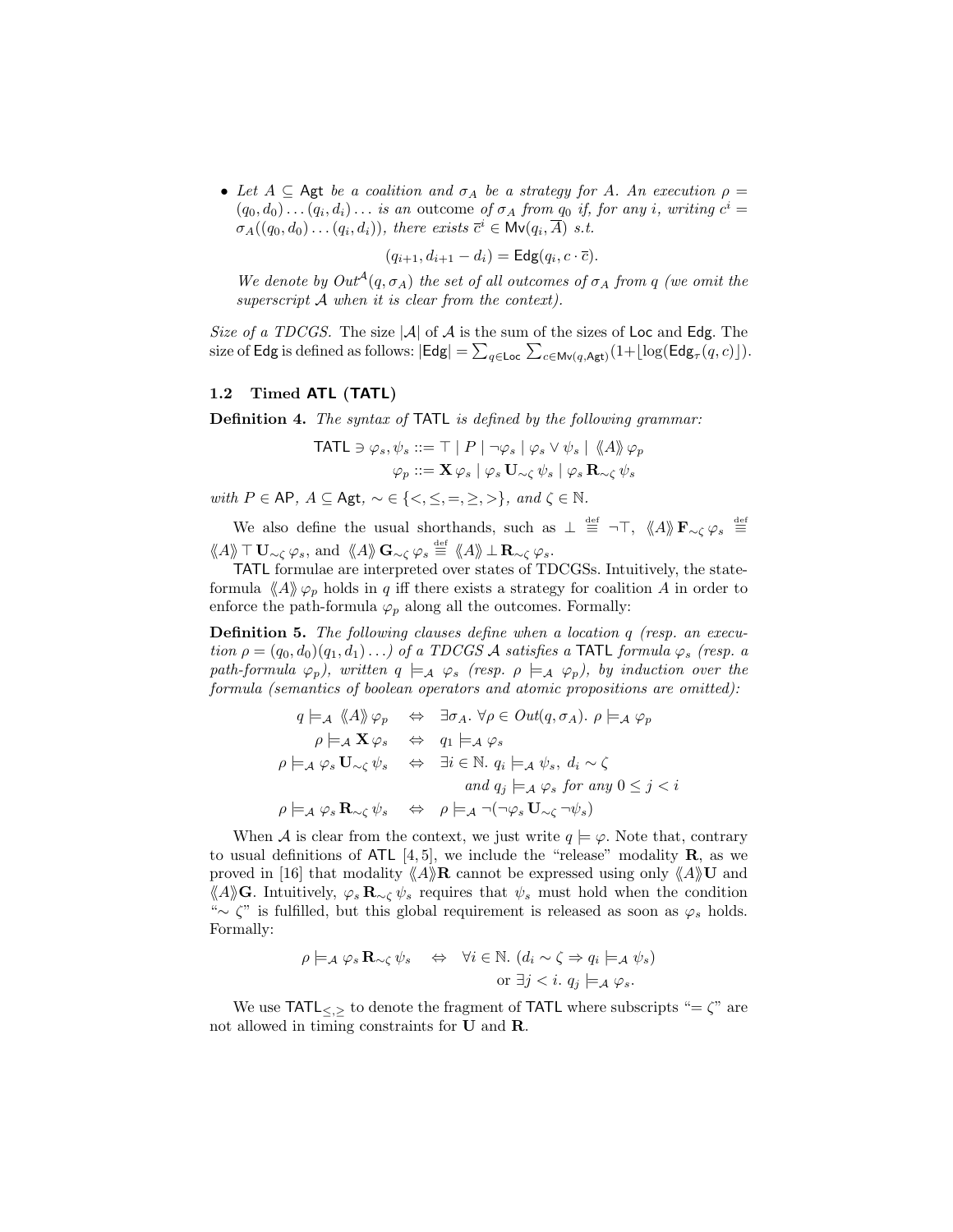## 2 Model checking TATL

The complexity of model-checking an ATL formula over a CGS has been shown to be linear in both the size of the structure and the size of the formula [5]. On the other hand, TCTL model checking on DKSs is PTIME-complete when timing constraints contain no equality, while it is  $\Delta_2^P$ -complete otherwise [17].

We present in this section our model-checking algorithm for TATL over TD-CGSs. We explain how to handle modalities  $U_{\sim \zeta}$  and  $\mathbf{R}_{\sim \zeta}$ . We then gather up those algorithms in a global labeling algorithm, which is PTIME-complete when no equality constraint is involved, and EXPTIME-complete otherwise.

## 2.1 Modalities  $U_{\leq \zeta}$  and  $R_{\leq \zeta}$

First we consider the case of formula  $\langle A \rangle \varphi_1 \mathbf{U}_{\leq \zeta} \varphi_2$ , that is, when the coalition A aims at reaching  $\varphi_2$  within  $\zeta$  time units (and verifying  $\varphi_1$  in the intermediate states). We assume that states have already been labeled with  $\varphi_1$  and  $\varphi_2$ , which can therefore be seen as atomic propositions. We have:

**Lemma 6.** Let A be a TDCGS, and  $\varphi = \langle A \rangle \rangle P_1 U \langle P_2 \rangle$  be a TATL formula (with  $P_1, P_2 \in AP$ ). Then we can compute in time  $O(|\text{Loc}| \cdot |\text{Edg}|)$  the set of locations of  $A$  where  $\varphi$  holds.

*Proof.* For this proof, we define the extra modality  $\mathbf{U}_{\leq n}^{\leq i}$ , with the following semantics:

$$
\rho \models_A P_1 \mathbf{U}_{\leq n}^{\leq i} P_2 \Leftrightarrow \exists j \leq i. \ q_j \models_A P_1, \ d_j \leq n,
$$
  
and  $q_k \models_A P_2$  for any  $0 \leq k < j$ 

This modality requires that the right-hand side formula be satisfied within at most *i* steps. It is clear that, for any  $n \in \mathbb{N}$ ,

$$
q \models \langle A \rangle \rangle P_1 \mathbf{U}_{\leq n} P_2 \quad \Leftrightarrow \quad q \models \langle A \rangle \rangle P_1 \mathbf{U}_{\leq n}^{\leq |\text{Loc}|} P_2. \tag{1}
$$

Indeed, if all the outcomes of a strategy satisfy  $P_1 \mathbf{U}_{\leq n} P_2$ , it is possible to adapt that strategy so that each location is visited at most once along each outcome.

We now define functions  $v_i(q)$ , for  $i \in \mathbb{N}$  and  $q \in \text{Loc}$ , by the following recursive rules:

$$
\begin{cases}\n\text{if } q \models P_2: \ v_0(q) = 0 \\
\text{if } q \models \neg P_2: v_0(q) = +\infty\n\end{cases}
$$
\n
$$
\begin{cases}\n\text{if } q \models P_2: v_{i+1}(q) = 0 \\
\text{if } q \models \neg P_1 \land \neg P_2: v_{i+1}(q) = +\infty \\
\text{otherwise}: v_{i+1}(q) = \min_{c \in \text{Mv}(q, A)} \max_{\overline{c} \in \text{Mv}(q, \overline{A})} \left( \text{Edg}_{\tau}(q, c \cdot \overline{c}) + v_i(\text{Edg}_{\ell}(q, c \cdot \overline{c})) \right)\n\end{cases}
$$

Our proof now amounts to showing the following lemma: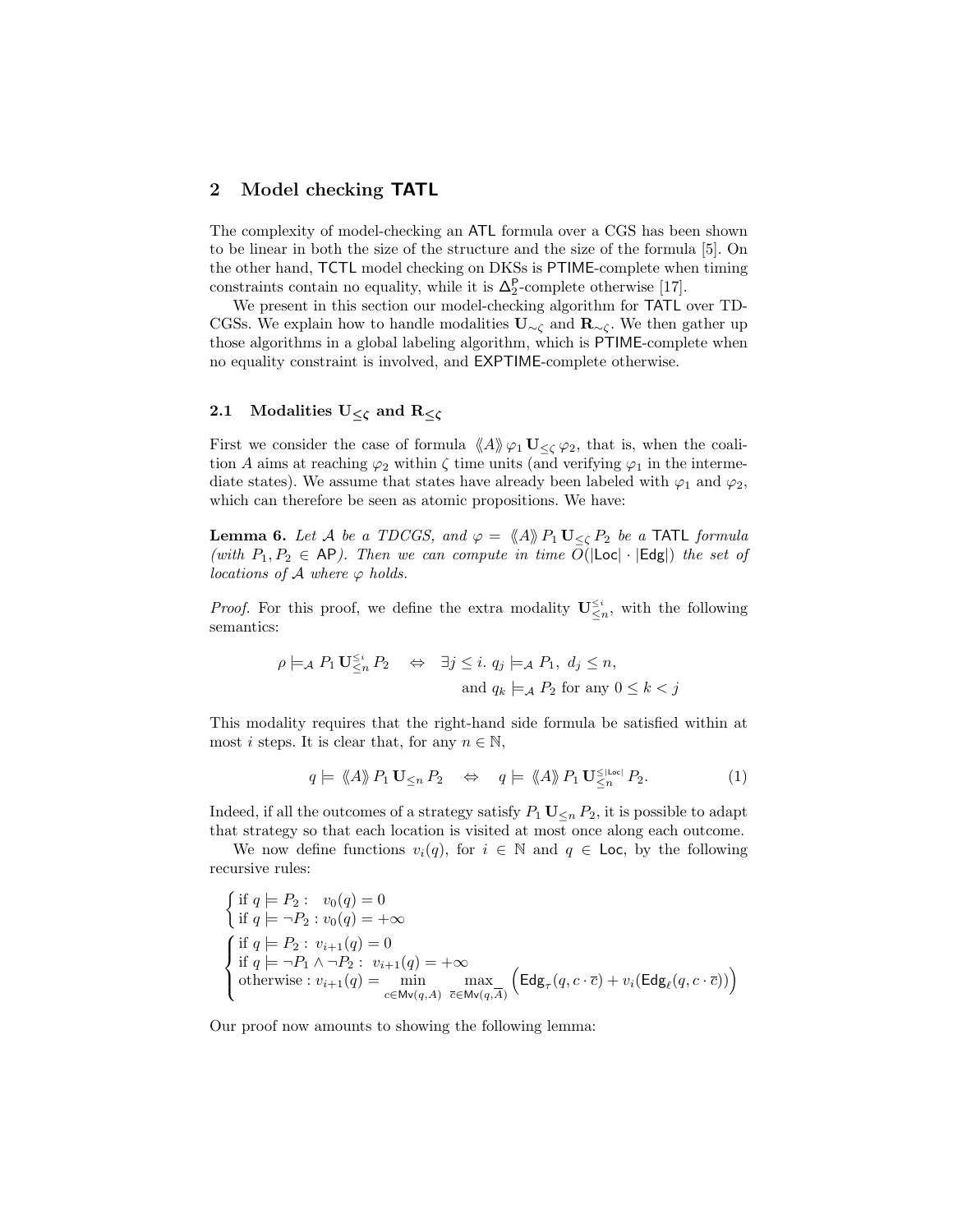**Lemma 7.** For any  $i \in \mathbb{N}$ , for any  $n \in \mathbb{N}$  and any  $q \in \text{Loc}$ , we have:

$$
n \ge v_i(q) \quad \Leftrightarrow \quad q \models \langle A \rangle \!\rangle P_1 \mathbf{U}_{\leq n}^{\leq i} P_2.
$$

The proof is by induction on  $i$ : The base case is straightforward, as well as the induction step when  $q \models P_2$  and when  $q \models \neg P_1 \land \neg P_2$ . We thus only focus on the last case, when  $q \models P_1 \land \neg P_2$ : Assume the induction hypothesis holds up to level *i*. If  $n \ge v_{i+1}(q)$ , then (by definition of  $v_{i+1}(q)$ ) there exists a move  $c \in Mv(q, A)$  such that, for any move  $\overline{c} \in Mv(q, \overline{A})$ , we have

$$
n \geq \mathsf{Edg}_{\tau}(q, c \cdot \overline{c}) + v_i(\mathsf{Edg}_{\ell}(q, c \cdot \overline{c})).
$$

By i.h., for any  $\overline{c} \in Mv(q, \overline{A})$ , we have

$$
\mathsf{Edg}_{\ell}(q, c \cdot \overline{c}) \models \langle \!\langle A \rangle \!\rangle P_1 \mathbf{U}_{\leq n - \mathsf{Edg}_{\tau}(q, c \cdot \overline{c})}^{\leq i} P_2.
$$

The strategy  $\sigma_A$  witnessing that property, combined with the move  $c \in Mv(q, A)$ , yields a strategy for enforcing  $P_1 \mathbf{U}^{\leq i+1}_{\leq n} P_2$  from q, as required.

The converse implication follows the same lines: given a strategy  $\sigma_A$  enforcing  $P_1 \mathbf{U}^{\leq i+1}_{\leq n} P_2$  from q, we let  $c = \sigma_A(q)$ , and deduce that n satisfies the same inequalities as above.

From Equation (1), it suffices to compute  $v_{|\text{Loc}|}(q)$ , for each  $q \in \text{Loc}$ , to deduce the set of locations where  $\varphi$  holds. This algorithm thus runs in time  $O(|\text{Loc}| \cdot |\text{Edg}|).$ 

The release modality is handled similarly: we define  $v_i'(q)$  as follows:

$$
\begin{cases} \text{ if } q \models \neg P_2 : \ v_0'(q) = 0 \\ \text{ if } q \models P_2 : \ v_0'(q) = +\infty \end{cases}
$$
\n
$$
\begin{cases} \text{ if } q \models \neg P_2 : v_{i+1}'(q) = 0 \\ \text{ if } q \models P_1 \land P_2 : v_{i+1}'(q) = +\infty \\ \text{ otherwise : } v_{i+1}'(q) = \max_{c \in \mathsf{Mv}(q, A)} \min_{\overline{c} \in \mathsf{Mv}(q, \overline{A})} \Big( \mathsf{Edg}_{\tau}(q, c \cdot \overline{c}) + v_i'(\mathsf{Edg}_{\ell}(q, c \cdot \overline{c})) \Big) \end{cases}
$$

and  $\mathbf{R}_{\leq n}^{\leq i}$  as the dual of  $\mathbf{U}_{\leq n}^{\leq i}$ . Then an equivalence similar to Equation (1) holds, and we have the following lemma (proof omitted):

**Lemma 8.** For any  $i \in \mathbb{N}$ , for any  $n \in \mathbb{N}$  and any  $q \in \text{Loc}$ , we have:

$$
n < v_i'(q) \quad \Leftrightarrow \quad q \models \langle \! \langle A \rangle \! \rangle \, P_1 \, \mathbf{R}^{\leq i}_{\leq n} \, P_2.
$$

Example 1. Consider the example depicted on Figure 1. On that TDCGS, the duration is the integer written in the middle of each transition. The tuples that are written close to the source location indicates the choices of the agents for firing that transition (for instance,  $\langle 2, 1 \rangle$  means that player  $a_1$  chooses move 2 and player  $a_2$  chooses move 1). They are omitted when each agent has a single choice.

The valuations of atomic propositions are given in the table on the right of the figure. This table shows the computation of  $v_i(q)$ , for each location. This computation converges in three steps. For instance, that  $v_3(A) = 21$  indicates that  $A \models \langle a_1 \rangle \, P_1 \, \mathbf{U}_{\leq 21} \, P_2$  holds, but  $A \not\models \langle a_1 \rangle \, P_1 \, \mathbf{U}_{\leq 20} \, P_2$ .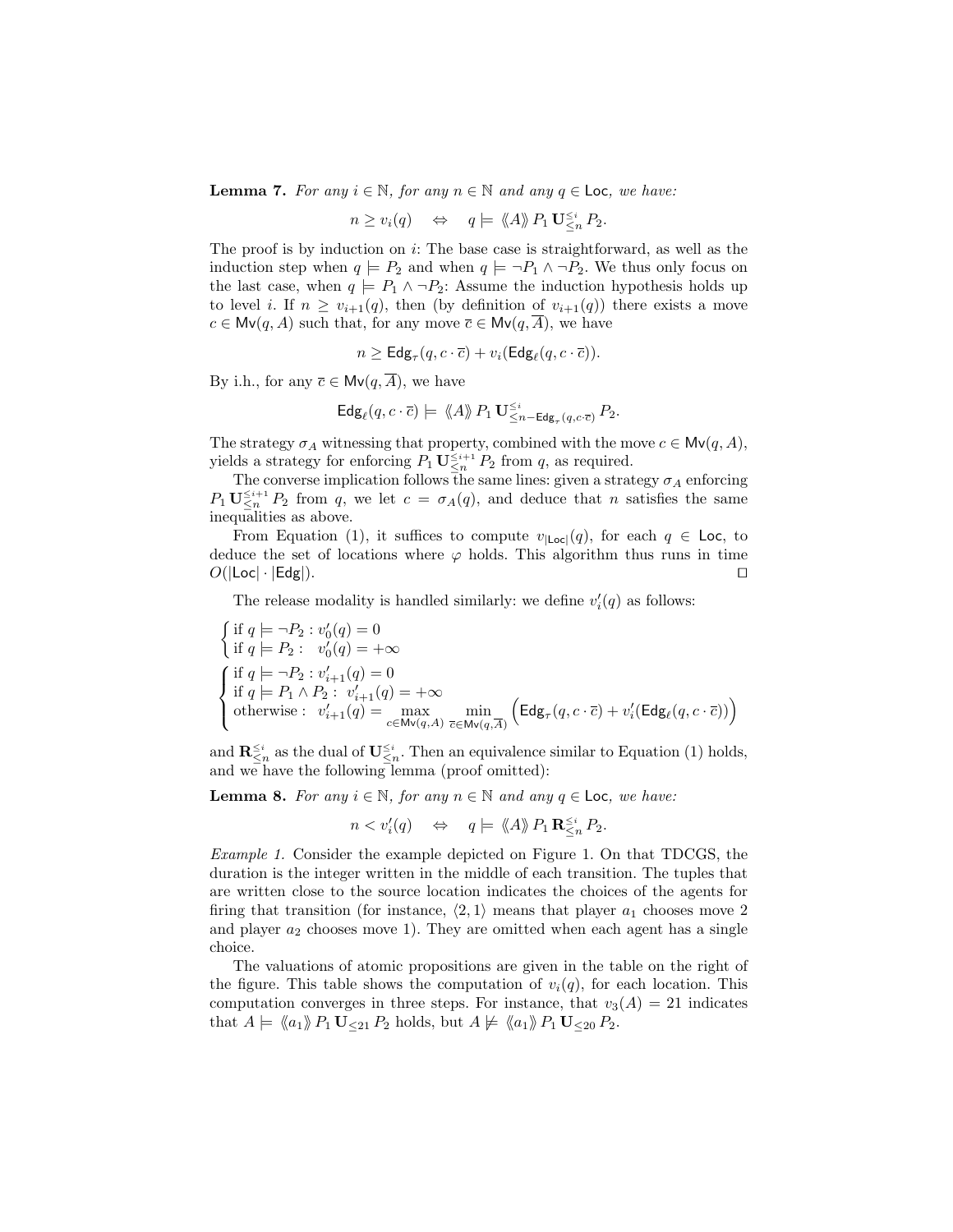

Fig. 1. The algorithm for  $\mathbf{U}_{\leq\zeta}$ .

## 2.2 Modalities  $U_{\geq \zeta}$  and  $R_{\geq \zeta}$

We now consider formula  $\langle A \rangle \varphi_1 \mathbf{U}_{\geq \zeta} \varphi_2$  expressing that coalition A has a strategy for staying at least  $\zeta$  time units in  $\varphi_1$ -states before reaching  $\varphi_2$ . We have:

**Lemma 9.** Let A be a TDCGS, and  $\varphi = \langle A \rangle \rangle P_1 \mathbf{U}_{\geq \zeta} P_2$  be a TATL formula (with  $P_1, P_2 \in \mathsf{AP}$ ). Then we can compute in time  $O(|\mathsf{Loc}| \cdot |\mathsf{Edg}|)$  the set of locations of  $A$  where  $\varphi$  holds.

Proof. The idea is similar to that of the proof of Lemma 6. We introduce the following modality:

$$
\rho \models_A p \mathbf{U}^{\geq i} q \quad \Leftrightarrow \quad \exists j \geq i. \ q_j \models_A q
$$
  
and  $q_k \models_A p$  for any  $0 \leq k < j$ 

We then compute a sequence of values, defined by the following recursive rules:

$$
\begin{cases}\n\text{if } q \models \neg \langle \!\langle A \rangle \!\rangle P_1 \mathbf{U} P_2 : v_0(q) = -\infty \\
\text{if } q \models \langle \!\langle A \rangle \!\rangle P_1 \mathbf{U} P_2 \land \neg \langle \!\langle A \rangle \!\rangle P_1 \mathbf{U}^{\geq 1} P_2 : v_0(q) = 0 \\
\text{if } q \models \langle \!\langle A \rangle \!\rangle P_1 \mathbf{U}^{\geq 1} P_2 : v_0(q) = +\infty\n\end{cases}
$$
\n
$$
\begin{cases}\n\text{if } q \models \neg \langle \!\langle A \rangle \rangle P_1 \mathbf{U} P_2 : v_{i+1}(q) = -\infty \\
\text{if } q \models \langle \!\langle A \rangle \rangle P_1 \mathbf{U} P_2 \land \neg \langle \!\langle A \rangle \rangle P_1 \mathbf{U}^{\geq 1} P_2 : v_{i+1}(q) = 0 \\
\text{if } q \models \langle \!\langle A \rangle \rangle P_1 \mathbf{U}^{\geq 1} P_2 : \\
v_{i+1}(q) = \max_{c \in \text{Mv}(q, A)} \min_{\overline{c} \in \text{Mv}(q, \overline{A})} \left( \text{Edg}_{\tau}(q, c \cdot \overline{c}) + v_i(\text{Edg}_{\ell}(q, c \cdot \overline{c})) \right)\n\end{cases}
$$

This computation requires that we first compute the set of locations satisfying  $\langle A \rangle P_1 \mathbf{U} P_2$  and those satisfying  $\langle A \rangle P_1 \mathbf{U}^{\geq 1} P_2$ . This can be done in time  $O(|Edg|)$  using standard ATL model-checking algorithms. Thus, computing  $v_i(q)$ for each  $q \in \text{Loc}$  and each  $i \leq |\text{Loc}|$  can be achieved in time  $O(|\text{Loc}| \cdot |\text{Edg}|)$ .

Those values satisfy the following lemma:

**Lemma 10.** For any  $i \in \mathbb{N}$ , for any  $n \in \mathbb{N}$  and  $q \in \text{Loc}$ , we have

$$
n \le v_i(q) \quad \Leftrightarrow \quad q \models \langle \! \langle A \rangle \! \rangle \left[ (P_1 \mathbf{U}_{\ge n} P_2) \vee (P_1 \mathbf{U}^{\ge i+1} P_2) \right].
$$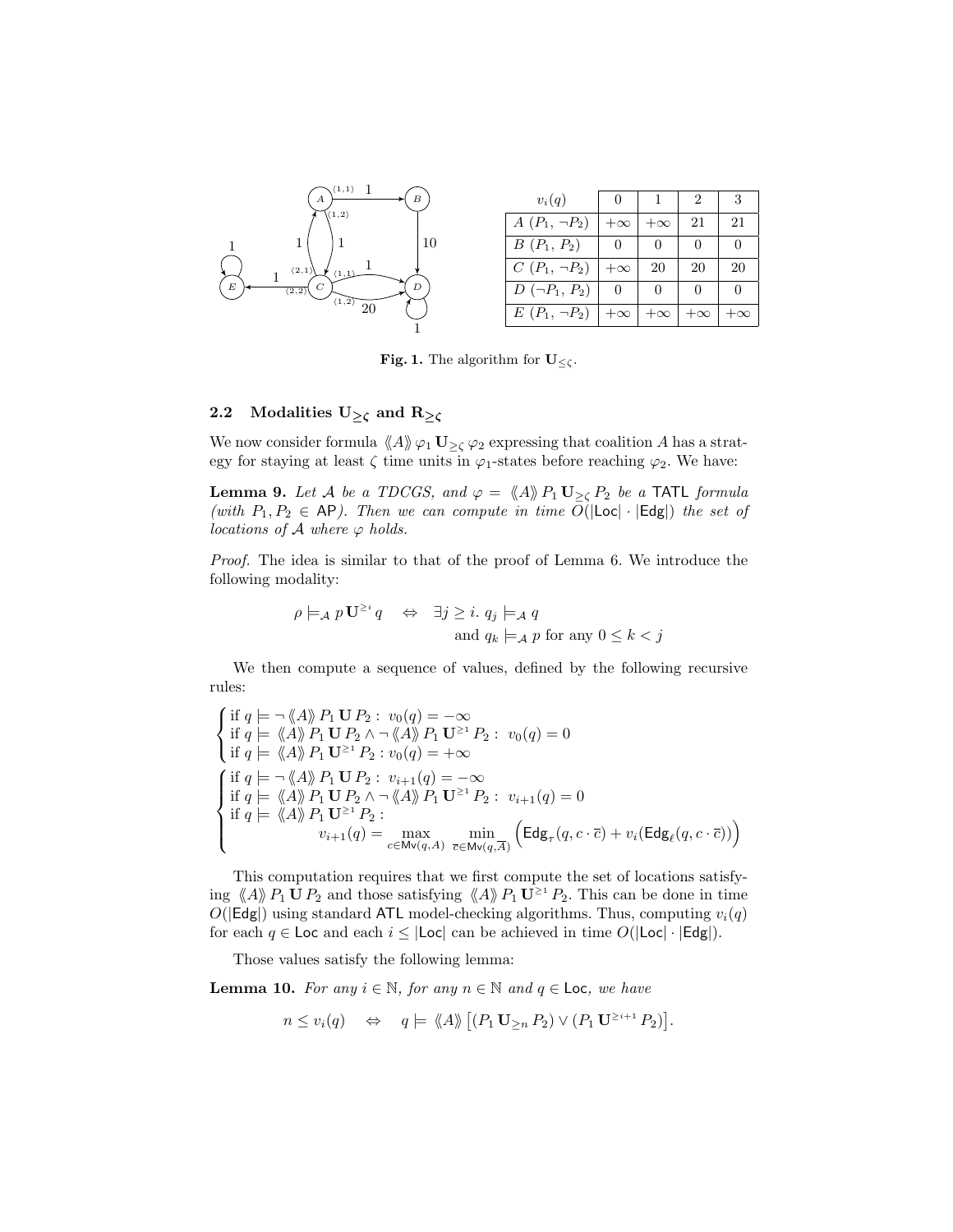This will conclude the proof of Lemma 9, thanks to the following equivalence:

$$
q \models \langle A \rangle \negthinspace \rangle \, P_1 \, \mathbf{U}_{\geq n} \, P_2 \; \Leftrightarrow \; q \models \langle \negthinspace \langle A \rangle \rangle \, \big[ (P_1 \, \mathbf{U}_{\geq n} \, P_2) \vee (P_1 \, \mathbf{U}^{\geq |\text{Loc}|+1} \, P_2) \big].
$$

This equivalence relies on the fact that all durations are strictly positive: if some outcome of the strategy satisfies  $P_1 \mathbf{U}^{\ge |\text{Loc}|+1} P_2$ , then one location is visited twice, and it is possible to adapt the strategy so that it is visited  $n$  times (thus with total duration larger than *n*) before visiting  $P_2$ .

We now prove Lemma 10: we omit the easy cases, and only focus on the inductive step in the case when  $q \models \langle A \rangle P_1 \mathbf{U}^{\geq 1} P_2$ . In particular, we have  $q \models P_1$ . First, pick some  $n \leq v_{i+1}(q)$ , assuming the result holds up to step i. By definition of  $v_{i+1}(q)$ , there exists  $c \in Mv(q, A)$  such that, for any  $\overline{c} \in Mv(q, \overline{A})$ , we have

$$
n \leq \mathsf{Edg}_{\tau}(q, c \cdot \overline{c}) + v_i(\mathsf{Edg}_{\ell}(q, c \cdot \overline{c})).
$$

From the induction hypothesis, this means that

$$
\mathsf{Edg}_{\ell}(q, c \cdot \overline{c}) \models \langle \!\langle A \rangle \rangle \big[ (P_1 \mathbf{U}_{\geq n - \mathsf{Edg}_{\tau}(q, c \cdot \overline{c})} P_2) \vee (P_1 \mathbf{U}^{\geq i+1} P_2) \big].
$$

The strategy witnessing that property, combined with move  $c \in Mv(q, A)$ , yields a strategy witnessing that

$$
q \models \langle \! \langle A \rangle \! \rangle \left[ (P_1 \mathbf{U}_{\geq n} P_2) \vee (P_1 \mathbf{U}^{\geq i+2} P_2) \right].
$$

The converse implication follows the same (reversed) steps.  $\Box$ 

We omit the case of the release modality, which is very similar.

Example 2. In Figure 2, we apply that algorithm to the same TDCGS as before. This table shows the computation of  $v_i(q)$ , for each location. This com-



**Fig. 2.** The algorithm for  $\mathbf{U}_{\geq\zeta}$ .

putation converges in three steps. For instance, that  $v_3(A) = 2$  indicates that  $A \models \langle \langle a_1 \rangle \rangle P_1 \mathbf{U}_{\geq 2} P_2$  holds, but  $A \not\models \langle \langle a_1 \rangle \rangle P_1 \mathbf{U}_{\geq 3} P_2$ .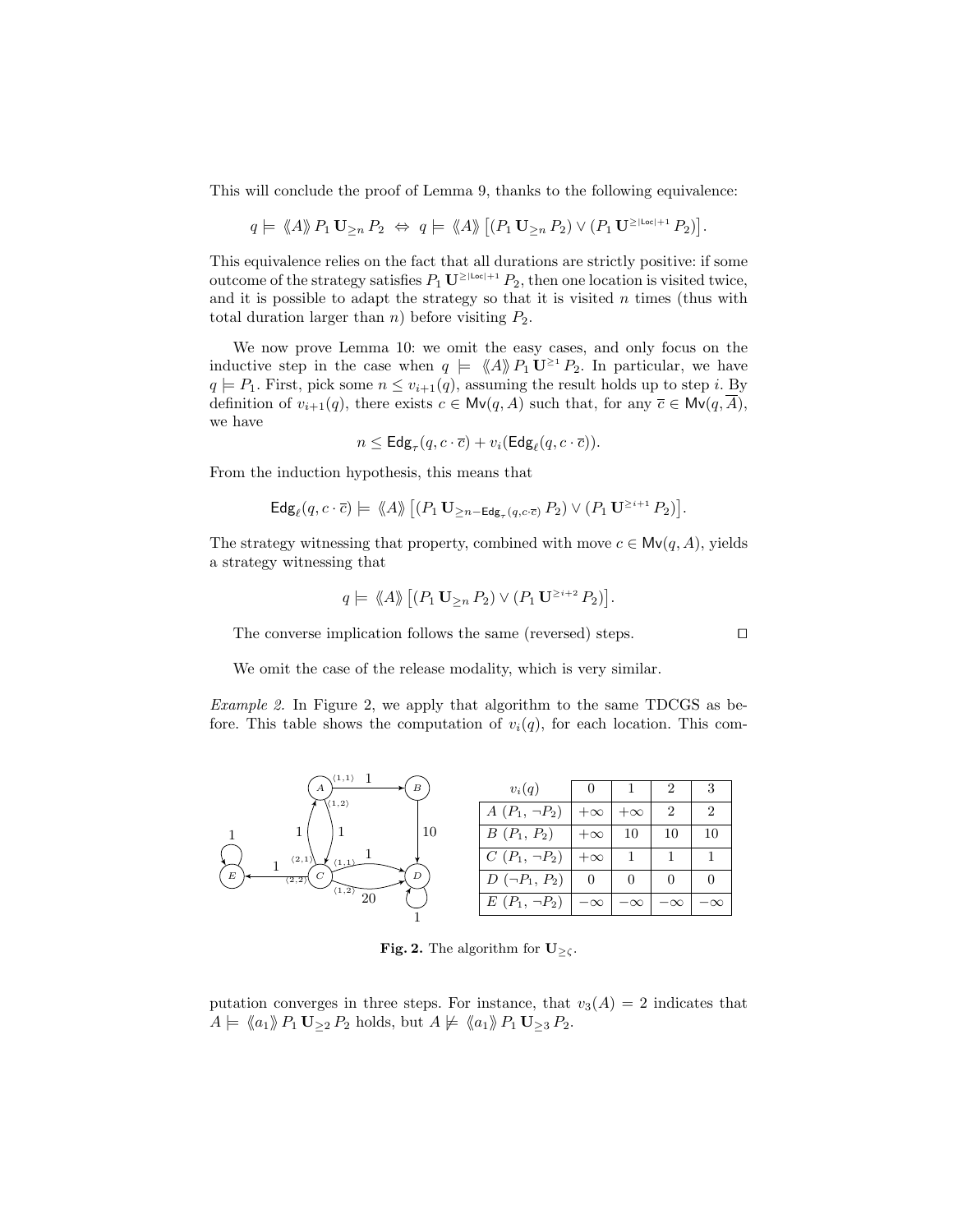#### 2.3 Modalities  $U_{=\zeta}$  and  $R_{=\zeta}$

**Lemma 11.** Let A be a TDCGS, and  $\varphi = \langle A \rangle P_1 \mathbf{U}_{=\zeta} P_2$  be a TATL formula. We can compute in time  $O(\zeta \cdot |\text{Edg}|)$  the set of locations of A where  $\varphi$  holds.

Since  $\zeta$  is encoded in binary, this algorithm runs in time exponential in the size of the formula.

*Proof.* We use dynamical programming, and recursively build a table  $T:$  Loc  $\times$  $\{0,\ldots,\zeta\}\to\{\top,\bot\}$  such that

$$
T(q, i) = \top \Leftrightarrow q \models_{\mathcal{A}} \langle A \rangle \varphi_1 \mathbf{U}_{=i} \varphi_2.
$$
 (2)

When  $i = 0$ , letting  $T(q, 0) = \top$  if, and only if,  $q \models P_2$  clearly fulfills equation (2) (since all durations are non-zero). Now, pick  $i < \zeta$ , and assume all the  $T(q, j)$  have been computed for  $j \leq i$ . Then

$$
T(q, i + 1) = \top \Leftrightarrow q \models P_1 \text{ and } \exists c \in \text{Mv}(q, A). \forall \overline{c} \in \text{Mv}(q, \overline{A}).
$$
  
\n
$$
\text{Edg}(q, c \cdot \overline{c}) = (q', t) \text{ with } T(q', i - t) = \top.
$$

This computation can be done since all durations are non-zero. It is achieved by running through the transition table, and is thus in time linear in the size of Edg. It is clear that equation (2) is preserved by this construction, so that in the end,  $q \models \varphi$  iff  $T(q, \zeta) = \top$ . This algorithm runs in time  $O(\zeta \times |\text{Edg}|)$ .  $\Box$ 

A similar algorithm can be defined for handling  $\langle A \rangle \varphi_1 \mathbf{R}_{= \zeta} \varphi_2$ : the table  $T'(q, i)$  is initialized in the same way (i.e.,  $T'(q, 0) = \top \Leftrightarrow q \models P_2$ ), and each step is computed according to the following rule:

$$
T'(q, i) = \top \Leftrightarrow q \models P_1 \lor \exists c \in \text{Mv}(q, A). \forall \overline{c} \in \text{Mv}(q, \overline{A}).
$$
  
\n
$$
\text{Edg}(q, c \cdot \overline{c}) = (q', t) \text{ with } T'(q', i - t) = \top.
$$

### 2.4 Results for **TATL** and **TATL** $\langle \cdot \rangle$

From Lemmas 6, 9 and 11, we can deduce procedures to handle all modalities and this gives the following result:

**Theorem 12.** Model checking a TATL formula  $\varphi$  over a TDCGS A can be achieved in time  $O(|A|^2 \cdot |\varphi| \cdot \zeta_{\max})$ , where  $\zeta_{\max}$  is the maximal constant appearing in  $\varphi$ . It is thus in EXPTIME.

Note that this algorithm is polynomial in the size of the TDCGS, and is exponential only because of the binary encoding of the constants that appear in the formula. This complexity blow-up cannot be avoided:

Theorem 13. Model-checking TATL over TDCGSs is EXPTIME-complete.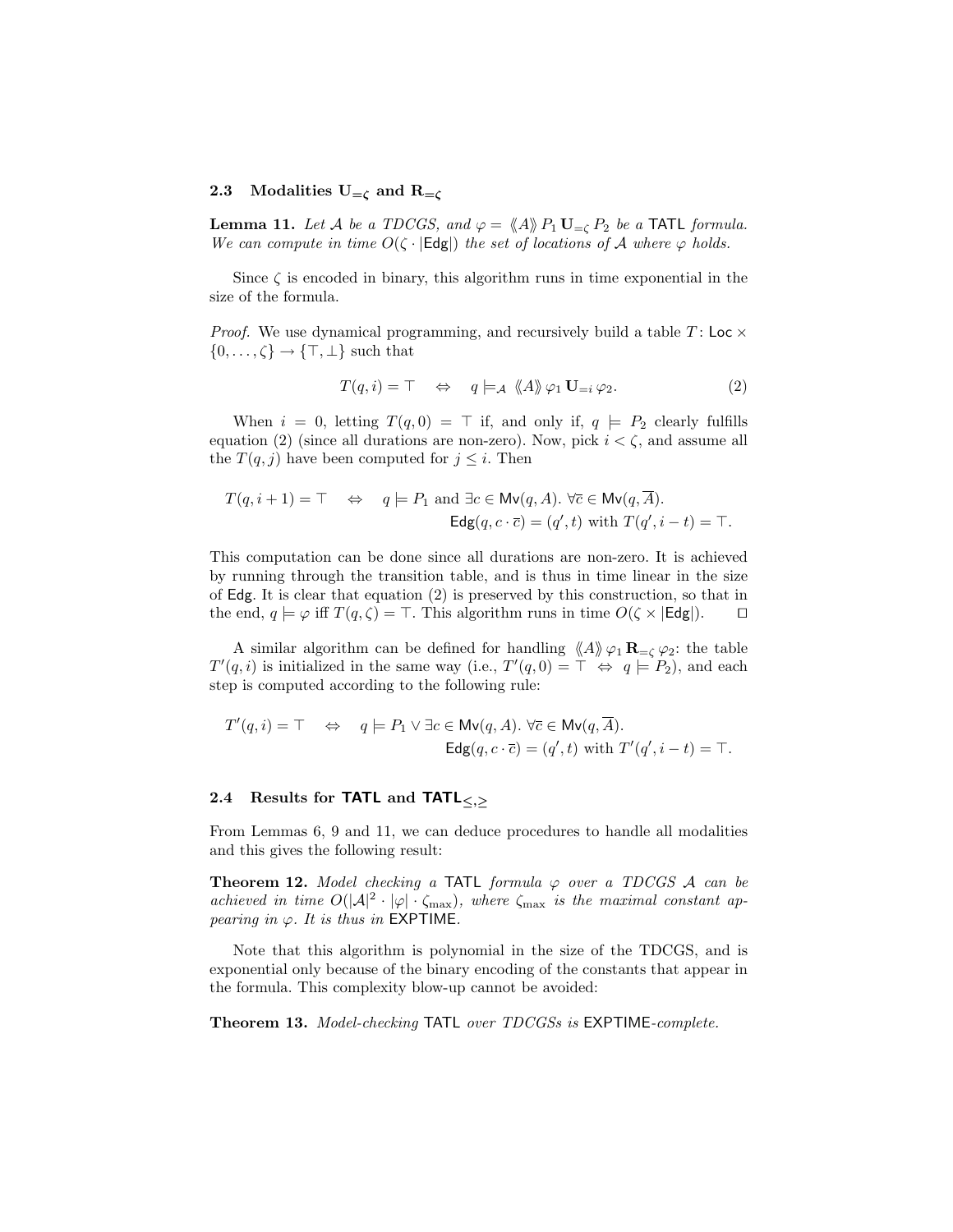Proof. This result is based on the fact that deciding the *countdown games* is EXPTIME-hard [15]. A countdown game is a two-player game. It consists of a weighted graph  $(V, E)$  where V is the set of vertices and  $E \subseteq V \times N \times V$  is the weighted transition relation. A configuration of a countdown game  $(V, E)$  is a pair  $(v, C) \in V \times \mathbb{N}$ . At every turn, Player 1 chooses, from the current configuration  $(v, C)$ , a duration  $1 \leq d \leq C$  s.t. (1)  $0 < d \leq C$  and (2) there exist at least one transition  $(v, d, v') \in E$ . Then Player 2 chooses one of these transitions (issued from  $v$  and whose duration is  $d$ ) and then the new configuration is  $(v', C-d)$ . Any configuration  $(v, 0)$  is terminal and it is a winning configuration for Player 1. Any configuration  $(v, C)$  s.t. (1)  $C > 0$  and (2) there is no transition  $(v, d, -)$  with  $d \leq C$  is terminal and it is a winning configuration for Player 2. Deciding whether Player 1 has a wining strategy for a configuration  $(v, C)$  is an EXPTIME-hard problem [15].

We can easily build a TDCGS  $A = \langle \text{Loc}, \text{Agt}, \text{AP}, \text{Lab}, \text{Mv}, \text{Edg} \rangle$  corresponding to the countdown game  $(V, E)$ . We let  $\mathsf{Agt} = \{a_1, a_2\}$ . The set of locations Loc  $\subseteq V \cup V \times \mathbb{N}$  is defined as follows:  $v \in$  Loc if  $v \in V$ , and  $(v, t) \in$  Loc if there exists a transition  $(v, t, -)$  in E. This is a turn-based game: agent  $a_1$  plays (i.e., has several possible moves) in locations v, and agent  $a_2$  plays in locations  $(v, t)$ . From v, the moves of agent  $a_1$  are the weights t s.t. there exist some transitions  $(v, t, -)$  in E, and the moves of agent  $a_2$  from  $(v, t)$  are the possible successors v' s.t.  $(v, t, v') \in E$ . The transition table is defined in a natural way and the duration associated with transitions leading from v to  $(v, t)$  or from  $(v, t)$ to v' is t. Then deciding whether the configuration  $(v, C)$  with  $C \in \mathbb{N}$  is winning for Player 1 reduces to a model checking problem:  $v \models_{\mathcal{A}} \langle a_1 \rangle \mathbf{F}_{=2C} \top$ .

Still, we can have efficient algorithm if we restrict to the fragment  $TATL_{\leq, \geq}$ :

**Theorem 14.** Model-checking a TATL $\leq, \geq$  formula  $\varphi$  over a TDCGS A can be achieved in time  $O(|A|^2 \cdot |\varphi|)$ , and is thus in PTIME.

This is an immediate consequence of Lemmas 6 and 9. PTIME-hardness follows from that of CTL model-checking over Kripke structures. Thus:

Corollary 15. Model checking TATL $\lt\lt$  > over TDCGSs is PTIME-complete.

#### 2.5 Unitary TDCGSs

Unitary TDCGSs are TDCGSs where all durations equal 1. Intuitively, unitary TDCGSs are easier to handle because it is possible to verify  $\varphi = \langle A \rangle \varphi_1 \mathbf{U}_{=c} \varphi_2$ by dichotomy, i.e., by verifying  $\langle A \rangle \varphi_1 \mathbf{U}_{=\lfloor c/2 \rfloor}(\langle \langle A \rangle \rangle \varphi_1 \mathbf{U}_{=c-\lfloor c/2 \rfloor} \varphi_2)$ , and so on [14]. That way, model-checking an  $U_{-\zeta}$  formula can be achieved in time  $O(\log(\zeta) \cdot |\mathcal{A}|)$ . In the end:

**Theorem 16.** Model checking a TATL formula  $\varphi$  over a unitary TDCGS A can be achieved in time  $O(|A|^2 \cdot |\varphi|)$ , and is thus PTIME-complete.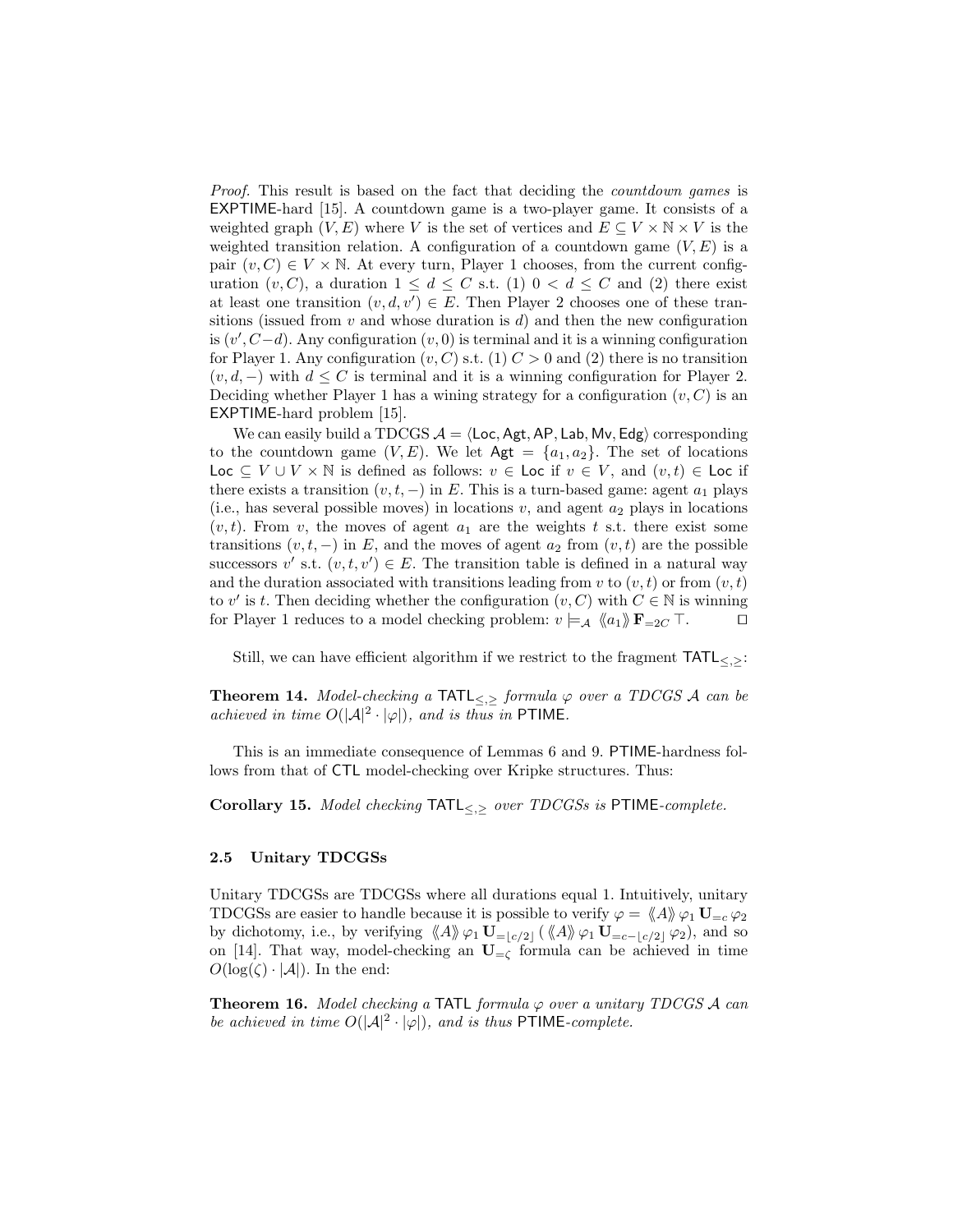## 3 Durational CGSs

We now propose an extension of the models above that now allows transitions labeled with intervals (instead of a single integer). That way, agents don't know in advance the duration of the transitions. Special agents, one per transition, decide for the durations. This gives a very expressive framework, in which coalitions can mix "classical" agents with "time" agents.

#### 3.1 Definition

We write  $\mathcal I$  for the set of intervals with bounds in  $\mathbb N^{>0} \cup \{+\infty\}.$ 

**Definition 17.** A durational CGS (DCGS) is a 6-tuple  $S = \text{\texttt{Loc},\texttt{Agt},\texttt{AP},\texttt{Lab},}$ Mv, Edg $\rangle$  such that:

- Loc, Agt, AP, Lab and Mv have the same characteristics as in Definition 1;
- Edg: Loc  $\times \mathbb{N}^k \to$  Loc  $\times \mathcal{I}$  is the transition table, associating with each transition an interval containing its possible durations.

The size of the transition table is again the space needed to write it in binary notation, and the size of a DCGS is  $|\textsf{Loc}| + |\textsf{Edg}|$ . Again, we use  $\textsf{Edg}_{\tau}(q, c)$  to denote the interval of durations of the transition  $\textsf{Edg}(q, c)$ , and  $\textsf{Edg}_{\ell}(q, c)$  to denote its location.

While the syntax is not very different to that of TDCGSs, the semantics is rather more involved: the crucial point is that the agents must select the transition the system will fire, but they must also choose the duration of that transition within the interval it's labeled with. This last part is achieved by special "time-agents": we consider one time-agent  $ta_{q,c}$  per location q and move c in Mv(q, Agt). Formally the semantics of S is defined as a TDCGS  $\mathcal{A}[\mathcal{S}] =$  $\langle$ Loc, Agt', AP, Lab, Mv', Edg' $\rangle$  with:

- Agt' = Agt  $\cup \{ta_{q,c} \mid q \in \text{Loc} \text{ and } c \in \text{Mv}(q,\text{Agt})\},$
- $Mv'(q, a) = Mv(q, a)$  for any  $a \in Agt$ ;  $Mv'(q, ta_{q,c}) = Edg_{\tau}(q, c)$  for any  $ta_{q,c} \in \mathsf{Agt}'$ , and  $\mathsf{Mv}'(q, ta_{q',c}) = \{0\}$  for any  $ta_{q,c} \in \mathsf{Agt}'$  with  $q' \neq q$ ,
- Edg'(q, c,  $t_{q_0, c_0}, \ldots, t_{q_n, c_m}$ ) = (q', t) iff  $c \in Mv'(q, \text{Agt})$  for any  $i, t = t_{q,c}$  and  $t_{q,c} \in \mathsf{Mv}'(q, ta_{q,c})$ , and  $t_{q',c'} = 0$  when  $q' \neq q$  or  $c \neq c'$ .

As for TDCGSs, we use the notions of coalition of agents (including the time-agents), strategy and outcome.

Note that the transition table of the corresponding TDCGS  $\mathcal{A}[\mathcal{S}]$  is infinite when there exist infinite intervals in the definition of  $S$ . And when it is finite,  $|\textsf{Edg}'|$  is bounded by  $|\textsf{Edg}| \cdot b_M$  where  $b_M$  is the maximal constant occurring in the intervals of durations in S: in Edg', we replace each entry  $(q, c)$  of Edg by  $(b-a)+1$  entries when  $\mathsf{Edg}_{\tau}(q,c)=[a;b]$ . Thus the size of  $\mathcal{A}[\mathcal{S}]$  is potentially exponential in  $|\mathcal{S}|$  (due to the binary encoding). Note that in every entry of  $\textsf{Edg}'$ , only one time-agent may have more than one possible move.

Moreover time agents can be used in TATL modalities in order to express the existence of strategies for coalitions that may control the duration of a subset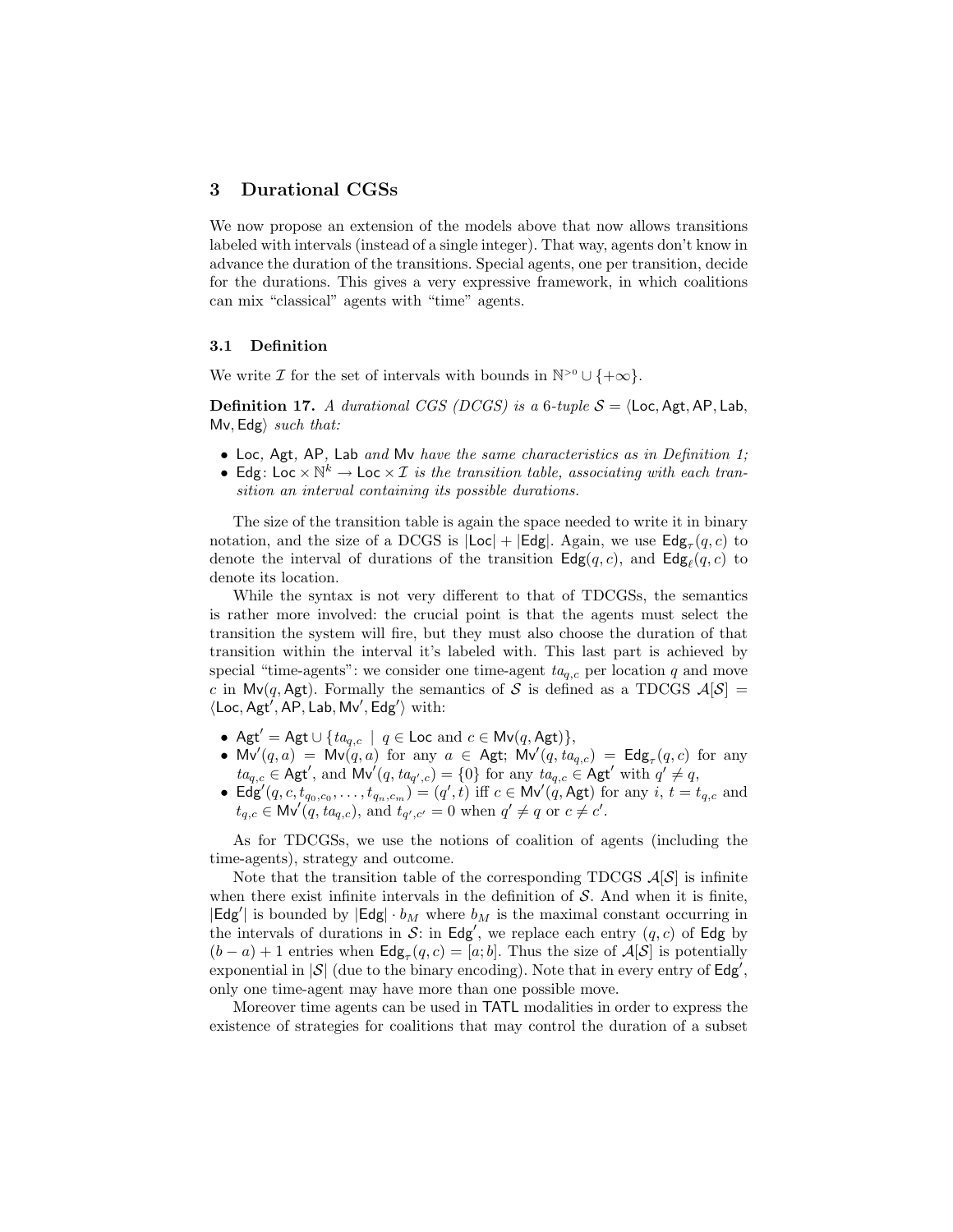

Fig. 3. A DCGS for the simplified Nim game, and its associated TDCGS.

of transitions. Given a DCGS  $S$ , a location q, and a TATL formula  $\varphi$ , we write  $q \models_{\mathcal{S}} \varphi$  when  $q \models_{\mathcal{A}[\mathcal{S}]} \varphi$ . We might omit the subscript if it raises no ambiguity.

Example 3. We illustrate our models by a simple example: the simplified Nim game. In that game, a set of N matches are aligned on a table, and each player, in turn, picks between 1 and 3 matches. The players who takes the last match is declared the winner. This game can easily be encoded as the DCGS (where "durations" are in fact the number of matches taken by the players) depicted on the left of Figure 3. Player A wins iff formula  $\langle A, t_A \rangle \mathbf{F}_{=N} B$  holds.

Time agents. The motivation for using time-agents is that the time elapsing should not be controlled by the same player along an execution. Depending on the state or the transition, it is convenient to be able to specify who decides the duration of an event. Note that assigning one time-agent per transition is more general than assigning one time-agent per location: indeed, in the former approach, a time-agent  $ta_q$  (for controlling the duration of all the transitions issued from q) can be easily simulated by the coalition  $\{t a_{q,c_1}, \ldots, t a_{q,c_m}\}\$  containing all the time-agents of the transitions leaving q.

# 3.2 Model checking  $TATL_{\leq,>}$

When verifying TATL formulae containing modalities with timing constraints of the form " $\leq c$ " or " $\geq c$ ", we do not need to consider all the transitions of  $\mathcal{A}[\mathcal{S}]$ . We can restrict the analysis to an abstraction of  $\mathcal{A}[\mathcal{S}]$ :

**Definition 18.** Let  $S = \text{Loc, Agt, AP, Lab, Mv, Edg}$  be a DCGS and let  $A[S] =$  $\langle$ Loc, Agt', AP, Lab, Mv', Edg') be the TDCGS corresponding to the semantics of S. Given an integer C, we define the C-abstraction of S as the TDCGS  $\mathcal{A}[\mathcal{S}]_C =$  $\langle$ Loc, Agt', AP, Lab, Mv", Edg" $\rangle$  with:

- Mv" $(q, ta_{q,c})$  is  $\{a, b\}$  (resp.  $\{a; C+1\}$ ) if  $\textsf{Edg}_{\tau}(q, c) = [a, b]$  (resp.  $\textsf{Edg}_{\tau}(q, c) =$  $[a, +\infty)$ ; and Mv'' coincides with Mv' for other cases (a  $\in$  Agt or ta<sub>q',c</sub> with  $q' \neq q$ ).
- Edg" is defined as Edg' but with  $Mv''$  instead of  $Mv'$ .

In the TDCGS  $\mathcal{A}[\mathcal{S}]_C$ , we replace the set of transitions corresponding to all durations in an interval  $\lambda$  by two transitions: a short one —the left-end value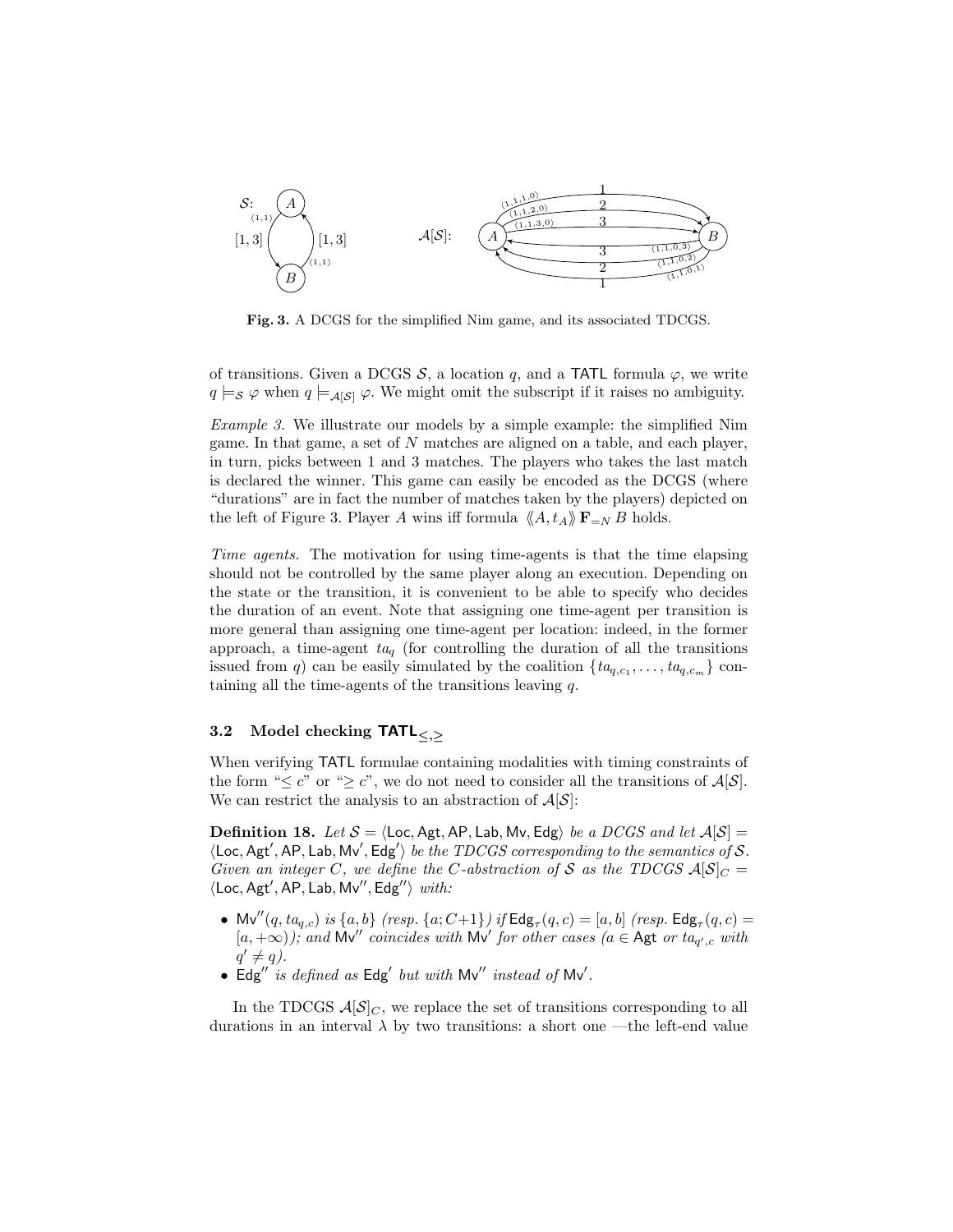of  $\lambda$ — and a long one: either the right-end value of  $\lambda$  if  $\lambda$  is finite, or  $C+1$  (or the left-end of  $\lambda$  if  $C + 1 \notin \lambda$ ). Indeed, an open interval is interesting for the truth value of some properties because it may allow arbitrary long durations. But delaying for  $C+1$  t.u. is always enough when considering  $\text{TATL}_{\leq, \geq}$  formulae with constants less than  $C$ :

**Lemma 19.** Let S be the DCGS and C be an integer. For any  $\zeta \leq C$  and  $q \in \textsf{Loc}, we have:$ 

$$
q \models_{\mathcal{A}[\mathcal{S}]} \langle \langle A \rangle \rangle P_1 \mathbf{U}_{\leq \zeta} P_2 \quad \Leftrightarrow \quad q \models_{\mathcal{A}[\mathcal{S}]_C} \langle \langle A \rangle \rangle P_1 \mathbf{U}_{\leq \zeta} P_2 \tag{3}
$$

$$
q \models_{\mathcal{A}[\mathcal{S}]} \langle \langle A \rangle \rangle P_1 \mathbf{U}_{\geq \zeta} P_2 \quad \Leftrightarrow \quad q \models_{\mathcal{A}[\mathcal{S}]_C} \langle \langle A \rangle \rangle P_1 \mathbf{U}_{\geq \zeta} P_2 \tag{4}
$$

$$
q \models_{\mathcal{A}[\mathcal{S}]} \langle \!\langle A \rangle \rangle \, P_1 \mathbf{R}_{\leq \zeta} \, P_2 \quad \Leftrightarrow \quad q \models_{\mathcal{A}[\mathcal{S}]_C} \langle \!\langle A \rangle \rangle \, P_1 \mathbf{R}_{\leq \zeta} \, P_2 \tag{5}
$$

$$
q \models_{\mathcal{A}[\mathcal{S}]} \langle A \rangle \langle P_1 \mathbf{R}_{\geq \zeta} P_2 \quad \Leftrightarrow \quad q \models_{\mathcal{A}[\mathcal{S}]_C} \langle \langle A \rangle \rangle \langle P_1 \mathbf{R}_{\geq \zeta} P_2 \tag{6}
$$

*Proof (sketch)*. There are more behaviors in  $\mathcal{A}[\mathcal{S}]$  than in  $\mathcal{A}[\mathcal{S}]_C$ , but these additional executions do not change the truth value of  $TATL_{\leq,>}$  formulae.

Indeed let  $\rho = (q_0, d_0) \dots (q_i, d_i) \dots$  be an execution in  $\mathcal{A}[\mathcal{S}]$  and let  $c_i^a$ (resp.  $c_i^t$ ) be the  $i+1$ -st move of the agents Agt (resp. the time-agents) along  $\rho^2$ . We can change the move of the agent  $t a_{q_i,c_i}$  and obtain another run  $\rho'$  with the same prefix and the same suffix as  $\rho$ : the duration spent in  $q_i$  has changed (and thus the global dates of actions) but not the time spent in other locations. This property allows to make local changes on delays without changing the sequence of visited states.

Consider a strategy  $\sigma_A$  for the coalition A in  $\mathcal{A}[\mathcal{S}]$  to ensure  $\psi = \mathsf{P}_1 \mathbf{U}_{\leq \zeta} P_2$ . From  $\sigma_A$ , we can build a strategy  $\sigma'_A$  ensuring  $\psi$  in  $\mathcal{A}[\mathcal{S}]_C$ . Indeed the only changes we have to make are for the moves of time-agents when, in  $q$  with a move c for Agt,  $\sigma_A$  requires to wait for  $t_{q,c}$  while  $t_{q,c}$  is not in the restricted set of moves of  $\mathcal{A}[\mathcal{S}]_C$  (*i.e.*  $t_{q,c} \notin \mathsf{Mv}''(q, ta_{q,c})$ ). In that case, the strategy  $\sigma'_A$ can propose the minimal duration in  $\mathsf{Mv}''(q, ta_{q,c})$ : the ending state satisfying  $\psi$ will be reached sooner than along  $\rho$  and then  $\psi$  will be true. If the formula to be verified was  $U_{\geq c}$  then the maximal duration will be enough to ensure the formula. The same holds for the release operators.

Now consider a strategy  $\sigma'_A$  for the coalition A in  $\mathcal{A}[\mathcal{S}]_C$  to ensure  $\psi =$  $P_1 U_{\leq \zeta} P_2$ . This strategy can be completed for ensuring  $\psi$  in the full TDCGS. Consider a finite execution  $\rho$  in  $\mathcal{A}[\mathcal{S}]$ , we can define a corresponding execution  $\bar{\rho}$  in  $\mathcal{A}[\mathcal{S}]_C$  where any move of time-agent  $ta_{q,c}$  from the location q is either left unchanged if  $ta_{q,c} \in A$  —this is an "A-controllable" time-agent and having applied  $\sigma_A$  from the beginning of the execution ensures that its move is in  $\mathcal{A}[\mathcal{S}]_C$ , or replaced by the maximal duration in  $\mathsf{Mv}''(q, ta_{q,c})$  if  $ta_{q,c}$  is not an A-controllable time-agent. Then it is sufficient to define  $\sigma_A(\rho)$  as  $\sigma'_A(\bar{\rho})$ .

Of course, if we consider  $\psi = \mathsf{P}_1 \mathbf{U}_{< \mathcal{C}} P_2$ , we build  $\bar{\rho}$  differently and consider minimal durations.  $\Box$ 

Note that the size of  $\mathcal{A}[\mathcal{S}]_C$  is bounded by  $2 \cdot |\mathcal{S}|$ . Thus:

Theorem 20. Model checking  $TATL_{<<}$  over DCGSs is PTIME-complete.

<sup>&</sup>lt;sup>2</sup> *i.e.*  $(q_{i+1}, t_{i+1} - t_i) = \text{Edg}'(q_i, c_i^a \cdot c_i^t)$  with  $c_i^a \cdot c_i^t \in Mv(q_i, \text{Agt}').$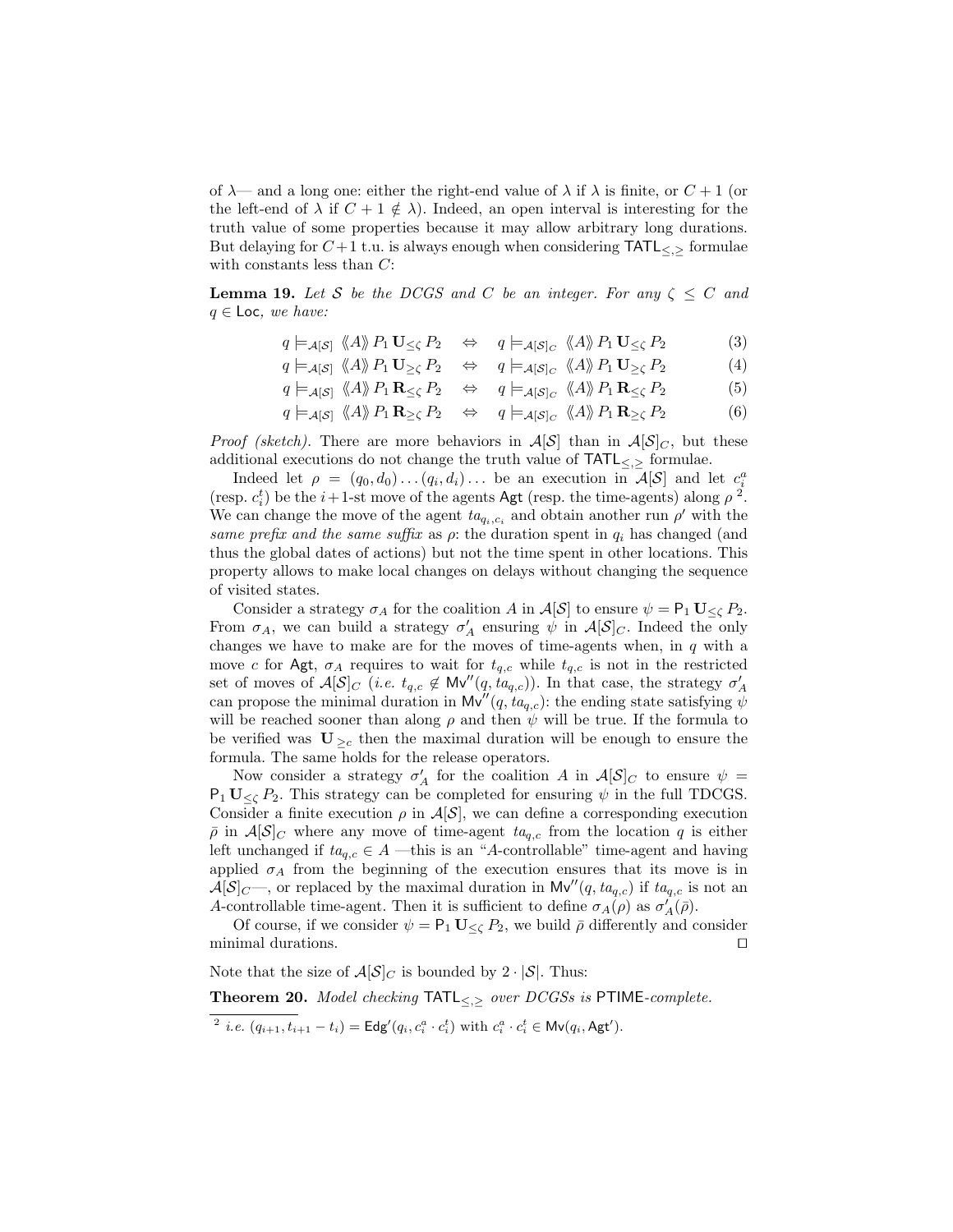#### 3.3 Model checking TATL

For full TATL, we also reduce the problem to that of finite TDCGSs. Given a DCGS S and a formula  $\varphi = \langle A \rangle P_1 \mathbf{U}_{=\zeta} P_2$ , we explicitly add one extra agent per transition, with moves in  $[a, b]$  if the corresponding transition is labeled with [a, b], and moves in  $[a, \max(a, \zeta + 1)]$  if it is labeled with  $[a, +\infty)$ . This restriction makes the corresponding TDCGS to be finite, its size is in  $O(|\mathcal{S}| \cdot$  $\max(b_M, \zeta)$  where  $b_M$  is the maximal integer appearing as a bound of an interval in  $S$ . And applying the algorithm of Theorem 12 to that TDCGS, we get an **EXPTIME** algorithm for model-checking  $\varphi$  on our DCGS S. The algorithm is similar for the release modality. This must be repeated a polynomial number of times for verifying a TATL formula, yielding an algorithm in time  $O(|\mathcal{S}|^2 \cdot b_M \cdot$  $\zeta_{\text{max}} \cdot |\varphi|$  (where  $\zeta_{\text{max}}$  is the largest constant in the formula  $\varphi$ ), that is, in time exponential in both the structure and the formula. Note that the blow-up is only due to the binary notation for the integers. Combined to Theorem 13, this gives:

Theorem 21. Model-checking TATL over DCGSs is EXPTIME-complete.

## Conclusion

We have introduced a new family of models of concurrent game structures, in which transitions carry a (set of) durations. The semantics of those models involve "time-agents", i.e., agents that decide the duration of the transition that will be fired. This allows to break the symmetry in time games, allowing some coalition to decide the duration of some of the transitions.

We proved that those models enjoy efficient quantitative model-checking algorithms, as soon as no timing constraint  $\equiv \zeta$  is involved. Equality constraints yield an exponential blow-up, which we saw cannot be avoided.

As future work, we plan to extend this "time agent"-semantics to concurrent game structures with clocks, similar to timed automata [2]. As a first step, it would be nice if we could extend the algorithms presented here to the "continuous" semantics (as defined in [17]) of DCGSs.

## References

- 1. R. Alur, C. Courcoubetis, and D. L. Dill. Model-checking in dense real-time. Information  $\mathcal C$  Computation, 104(1):2–34, 1993.
- 2. R. Alur and D. L. Dill. A theory of timed automata. Theoretical Computer Science, 126(2):183–235, 1994.
- 3. R. Alur and T. A. Henzinger. Modularity for timed and hybrid systems. In Proc. 8th Intl Conf. on Concurrency Theory (CONCUR'97), volume 1243 of LNCS, pages 74–88. Springer, 1997.
- 4. R. Alur, T. A. Henzinger, and O. Kupferman. Alternating-time temporal logic. In Proc 38th Annual Symp. on Foundations of Computer Science (FOCS'97), pages 100–109. IEEE Comp. Soc. Press, 1997.
- 5. R. Alur, T. A. Henzinger, and O. Kupferman. Alternating-time temporal logic. Journal of the ACM, 49(5):672–713, 2002.